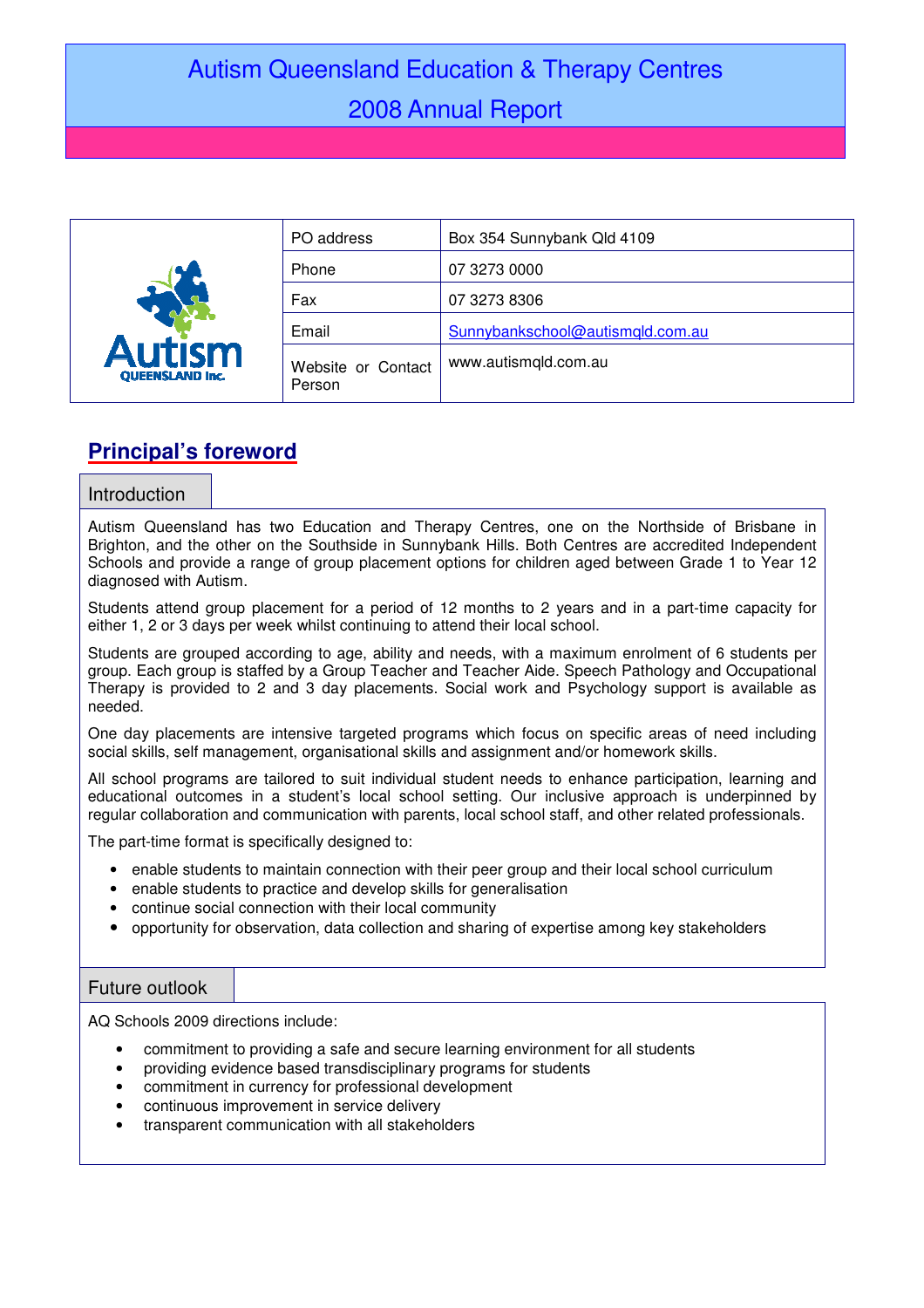# School Profile

The AQ Schools cater for 118 students, aged between Grades 1-12, and have a teaching, therapy, support and administrative staff of 35 with a Principal located at each campus. Students are enrolled in multiage classes according to age, Autism specific needs and abilities. The Principals are members of the Senior Management Team at Autism Queensland and represent the needs of AQ's School communities in this forum.

To access group placement students must be:

- Diagnosed with Autism / Autism Spectrum Disorder (ASD)/ Aspergers Syndrome / Pervasive Developmental Disorder – Not Otherwise Specified (PDD-NOS) by a medical specialist such as a Paediatrician, Child Psychiatrist or Neurologist.
- An Autism Queensland registered client.
- Aged between Grade 1 to 12.
- Verified by an approved Educational Authority.
- Attending an alternative educational program or setting (e.g. state school, independent school, Distance Education etc).
- Able to maintain placement in a small group setting.

The multidisciplinary School team includes teachers, teacher aides, speech pathologists, occupational therapists, social worker and psychologist.

It is important to note that all students who are enrolled at an AQ School are enrolled on a part-time basis meaning that they are also enrolled in a State, Catholic or Independent School.

# Curriculum offerings

AQ delivers an autism specific curriculum linked to the Queensland Studies Authority (QSA) Key Learning Areas (KLAs) of English, Mathematics, Health and Physical Education (HPE), Studies of Society & Environment (SOSE) and Information Communication Technology (ICT).

AQ's comprehensive educational approach for school aged students is a curriculum focused on the core characteristics of Autism, these being:

- Social Skills
- Communication
- Sensory Information Processing
- Adaptive Behaviour
- Stress Management
- Daily Living Skills
- **Community Access**
- Play and Recreation Skills

This is achieved through:

- Modified academic curriculum
- Individualised programs tailored the students developmental needs and strengths
- Small group setting
- Multidisciplinary team including Teachers, Speech Pathologists, Occupational Therapists, Psychologists and Social Worker
- Inclusive programs which support students maintaining and improving participation in their local school setting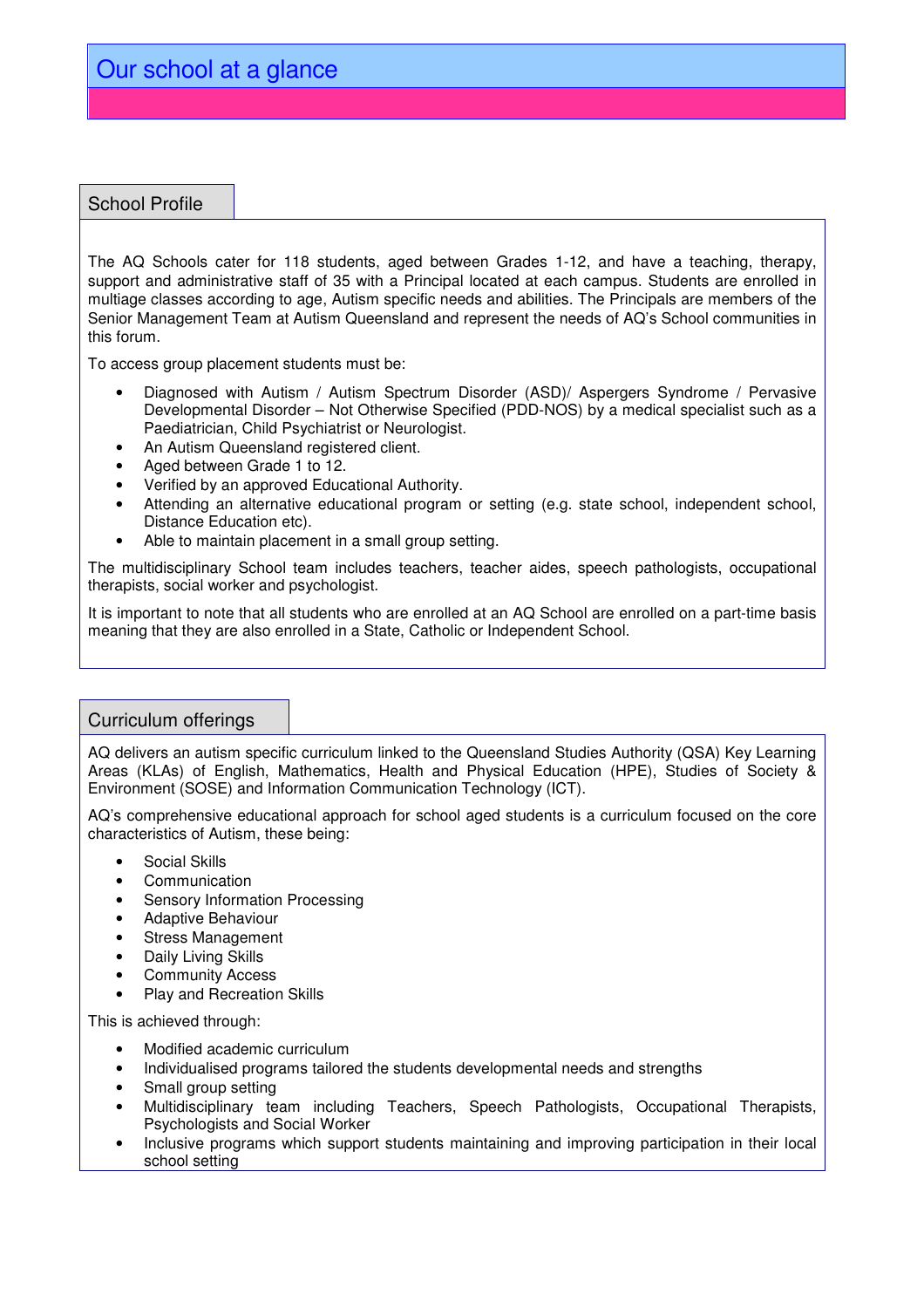- Collaboration and consultancy with key stakeholders
- Structured learning and skill building based upon positive behaviour support techniques
- Focus on functional life skills
- Environmental modifications and supports
- Emphasis on generalisation
- Supported transition
- Parent education and training

The role of the AQ schools is to assist student's to develop strategies to overcome, minimise or manage the deficits associated with their Autism so that they can experience success as learners and complete their formal education.

### How computers are used to assist learning:

At AQ we aim to be able to offer our students access to high quality ICT. Through this we know students with ASD can better communicate with others, be self sufficient, achieve more at school, and be better placed for employment later in life. It has been well documented that children with ASD have an enhanced ability to learn complex computer skills easily due to their extreme focus and logical thinking. This can give our students the ability to succeed when they often have difficulty doing so.

It is important that we prepare the students at Autism Queensland for the digital learning environments of both the present and future through use of:

The internet:

•

- access learning materials to assist their individualised areas of interest
- be able to go online to use the internet to conduct research for school assignments
- communicate with students in other schools and countries

### One to one digital learning:

- students will be able to visit the computer room as a class unit and work on a range of one to one learning tasks that are individualised to their ability level e.g. reader rabbit, zoombinies, PowerPoint etc.
- engaging tasks that focus on communication and social skills.
- students will be able to continue to work and on and even enhance activities from their Education Queensland and private school placements

#### Collaborative learning

• students can produce quality collaborative and co-operative results utilising current best practice, dynamic and stimulating technology e.g. digital photo presentations, digital video making, recording and broadcasting pod casts, garage band soundtracks, web page design etc.

The keys to raising student achievements in both social and academic skills are to provide students with a solid foundation and to motivate them to become life long learners.

Technology greatly assists students with autism to accomplish this goal. It is highly engaging for students and stimulates their imaginations. Numerous research studies on the impact of technology on student learning and motivation have demonstrated this finding with remarkably similar results.

### Social climate

 AQ's philosophy and approach which permeates all aspects of service delivery, especially within the School's, is based on the following: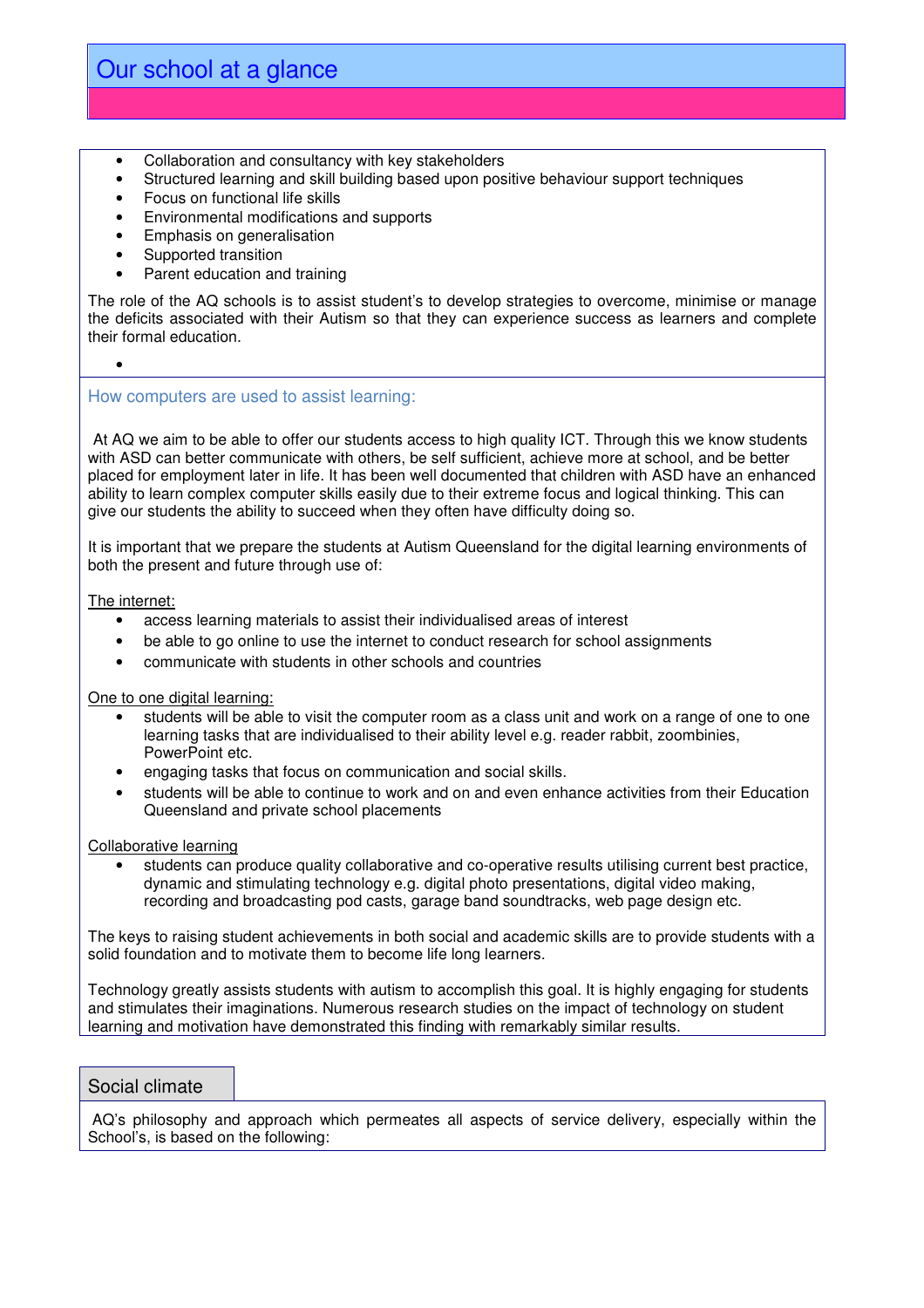# **Our Vision**

A life of choice and opportunity for people living with Autism.

#### **Our Mission**

To be a highly effective facilitator of quality outcomes that significantly enhance the lives of people with Autism.

#### **Our Values**

We value:

- The integrity of the person with ASD
- The diversity, talents and contributions of people with ASD
- The rights and confidentiality of clients
- Excellence in Service Delivery
- Open communication and transparent practice
- Collaborative professional and collegiate workplace relationships
- The talent, resourcefulness and commitment of families, carers, staff, volunteers and members
- Continuous improvement in all our activities

### **Our Drivers**



Autism Queensland's educational approach is based on the organisation's commitment to individuals with Autism, and their families. Our approach is based on the needs of the individual child and the needs identified in the student's IEP. AQ's model of services is comprehensive and does not follow any single recognised educational approach or methodology. Many of the single-strand philosophical notions (eg. discrete trial instruction or facilitated communication) have many valuable strategies but are not appropriate or sufficient for every individual.

An eclectic or comprehensive approach allows teachers and therapists to use elements of several effective approaches in a way that meets the needs of each child. "There is consensus among well respected scholars in the field of Autism that there is no empirical basis for recommending one approach or endorsing a single program as being superior for all individuals with ASD" (Dunlop & Fox, 2002; Heflin & Simpson 1998a).

The goal we have for all students enrolled in a group placement at the AQ's Schools is to develop in all students the skills that will enable them to participate to the fullest extent in their home school and local community. In providing this, AQ follows the "Principles for Effective Education in ASD" (Jordan, R; 2005).

These are to:

- reduce stress
- harness the strengths and interests of students
- compensate for weaknesses
- develop independence
- increase social and emotional understanding
- improve communication
- facilitate flexibility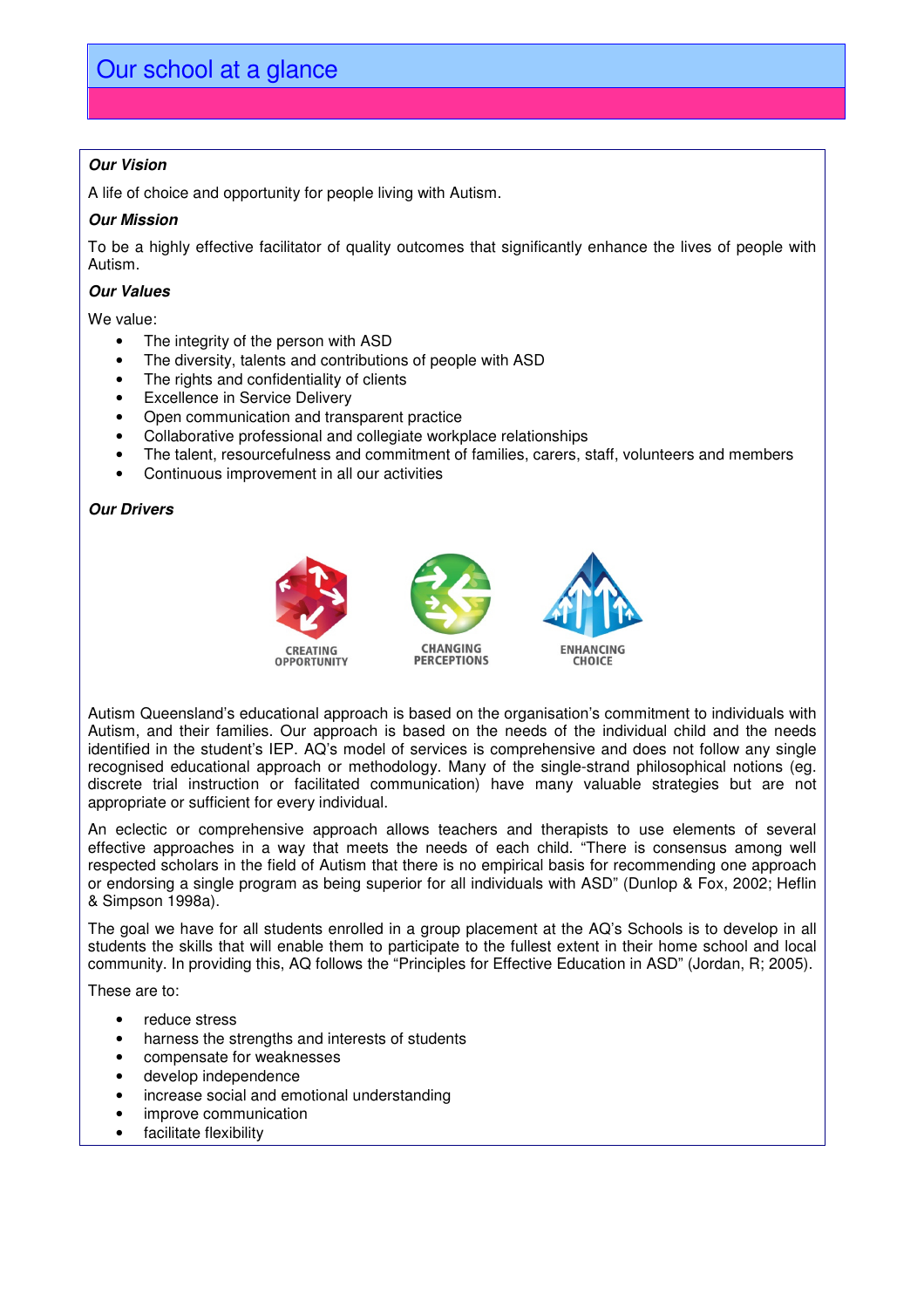### Involving parents in their child's education.

AQ is committed to working within its school campuses in a highly collaborative model. A full range of professionals - teachers, occupational therapists, psychologists, speech pathologists, social workers, teacher aides, parents and other professionals and care givers develop appropriate Individual Education Plans (IEPs). Because of this wide involvement with goal setting and strategies, our programs are owned by the whole school and all elements of the student's human network.

This approach ensures generalisation of knowledge to other settings such as home, local school setting, and the community. Close collaboration with home school staff ensures that the skills focused on during placement are pertinent issues and required skills for the student when attending their setting.

Collaboration with parents regarding issues experienced at home or when participating in family or community activities make up the basis of community access. Home school staff are invited to visit students to see them 'in action' at AQ, and parents are scheduled for parent contact sessions each term. The philosophy behind such processes is to enhance the generalisation of skills between settings, to share ASD knowledge and strategies, and to gain regular feedback that programs and placements continue to meet student needs. AQ in recent years also introduced goal based home/school communication books to track daily progress towards IEP goals and ongoing programming needs.

Feedback from the parents and from home-school teachers indicated that more almost 96% of parents felt that their child was happy, safe and well supported in the AQ school environment. Whilst getting such information from our students would be a challenge given they range in age from 6 to 16 years of age with varying cognitive abilities, parents prove a highly reliable reporter for such information as they attend parent contact sessions each term on different days and for different sessions so are able to observe for themselves their children within the overall AQ environment and with different staff.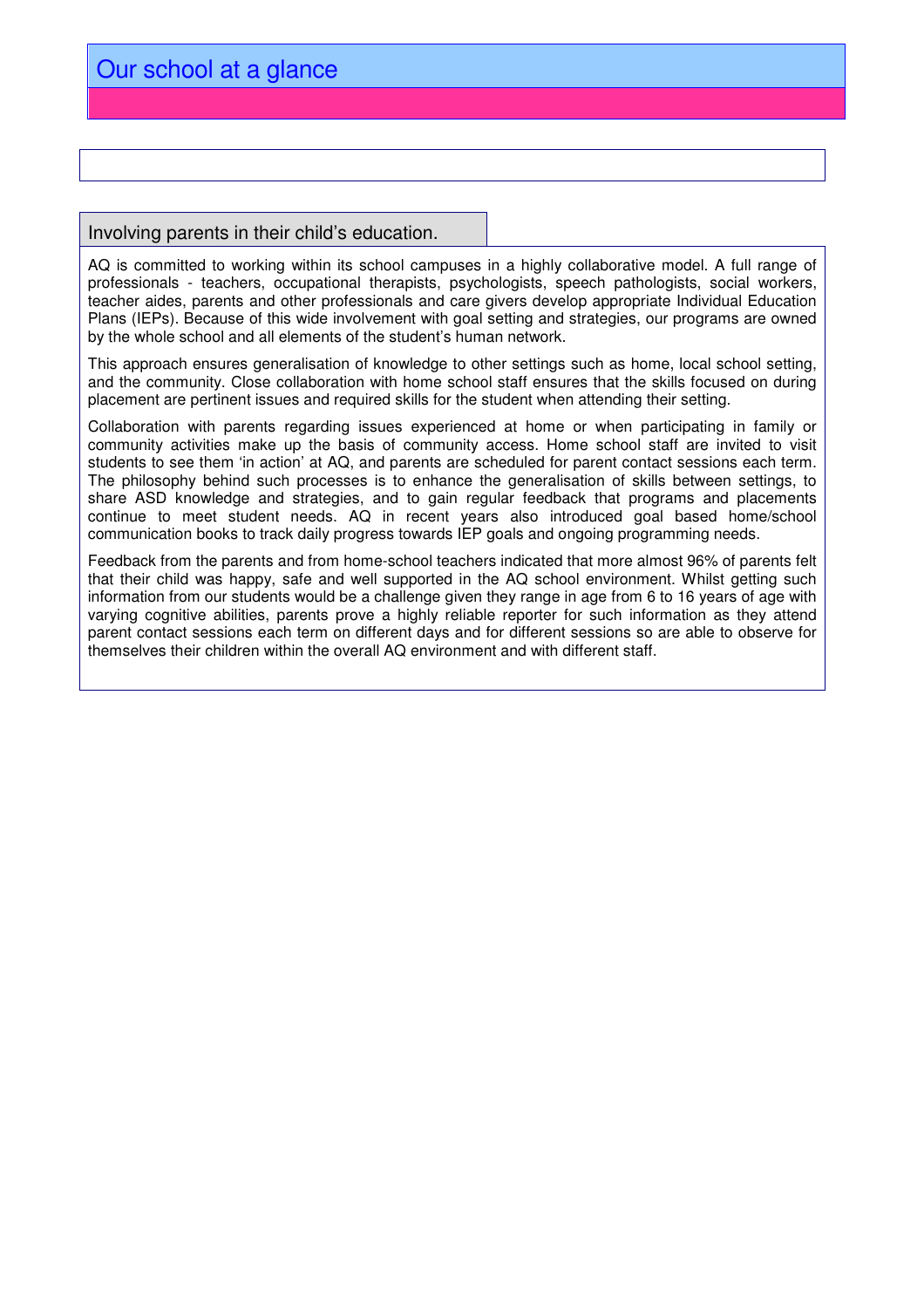

# Expenditure on and teacher participation in professional development.

The total funds expended on teacher professional development in 2008 was \$35,000.

100% of staff participated in designated professional development across the year.

An exceptional highlight on the 2008 school's annual professional development calendar was the attendance of all teaching and therapy staff at the TEACCH conference held in Brisbane. TEACCH is a 'whole life' approach aimed at supporting children, adolescents, and adults with autism through the provision of visual information, structure, and predictability. Attendance at this conference enhanced the application of the TEACCH strategies across the schools. Autism Queensland staff regularly incorporate structure, clearly defined physical spaces and highly predictable and transparent schedules as advocated by TEACCH into their programs. Other highly regarded approaches used at Autism Queensland include the use of positive behaviour support, the development of functional communication through the development of speech and augmentative and alternative communication systems, pivotal response intervention, and functional skill building. Additionally, Autism Queensland educational programs employ specific teaching strategies that are tailored to accommodate the unique learning styles of children with ASD.

The establishment of discipline specific mentoring groups within the schools and across the wider organisation has laid a sound foundation for professional sharing and development. This further supports a formal process for delivering evidence based practice in our school programs and practices. Under this framework staff conduct research and engage with Autism Queensland's research and development projects. To compliment this, families are also made aware of external research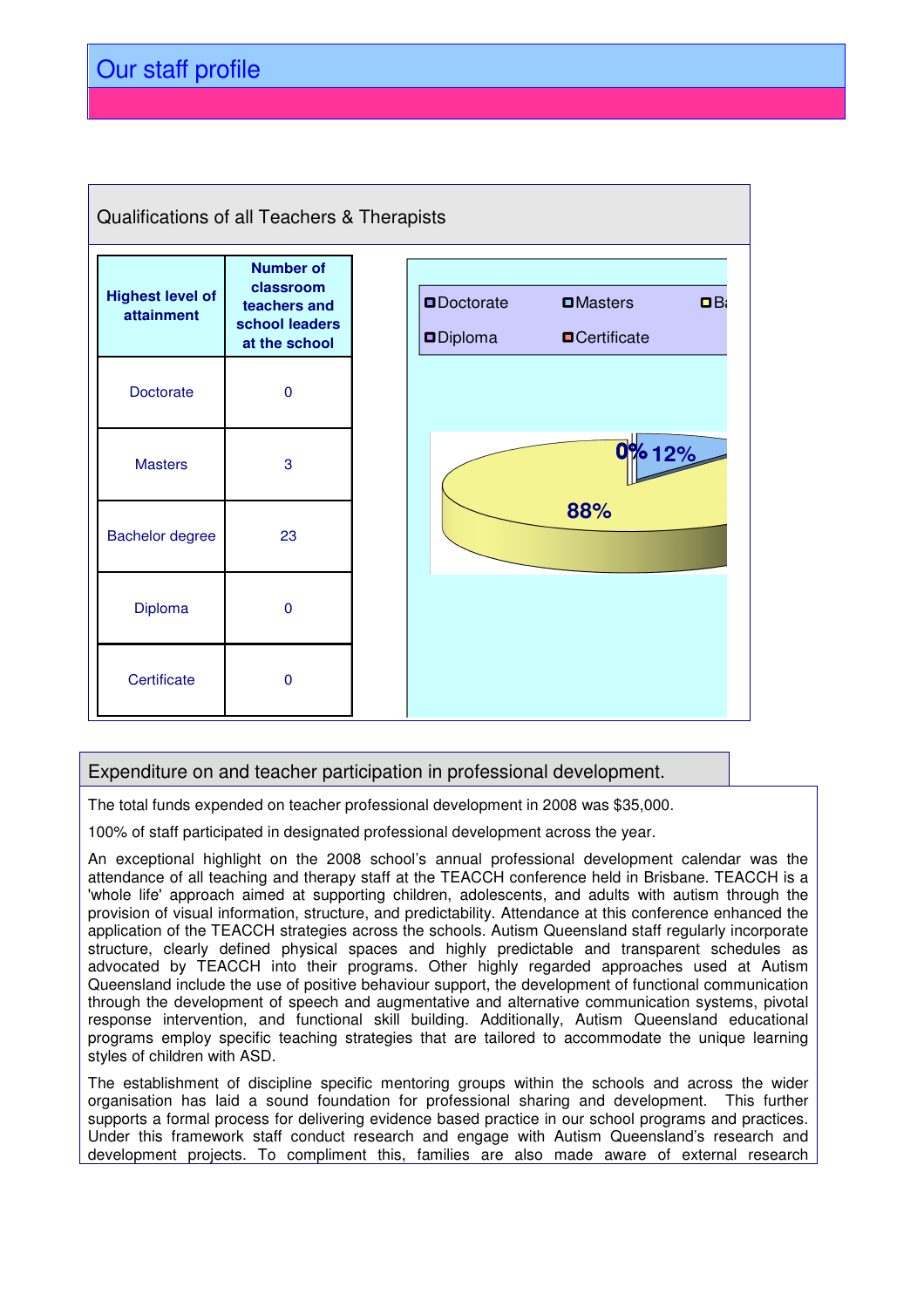opportunities, with information regularly disseminated in coordination with Autism Queensland's Principal Research and Development Officer, Dr Jill Ashburner.

Other professional development highlights included:

- Bringing Creativity to the Health & Human Services
- Helping Kids Speak Up beyond Diagnosis
- Understanding Visual Perceptual Skills
- Teaching Sexuality in a Special Needs Context
- Evidence Based Practice
- Team Board Training
- Discipline Without Punishment & Rewards
- Siblings of Children with Special Needs

### Average staff attendance

• For permanent and temporary staff and school leaders the staff attendance rate was 97% in 2008.

Proportion of staff retained from the previous school year.

• From the end of the 2007 school year, 78% of staff were retained by the school for the entire 2008 school year.